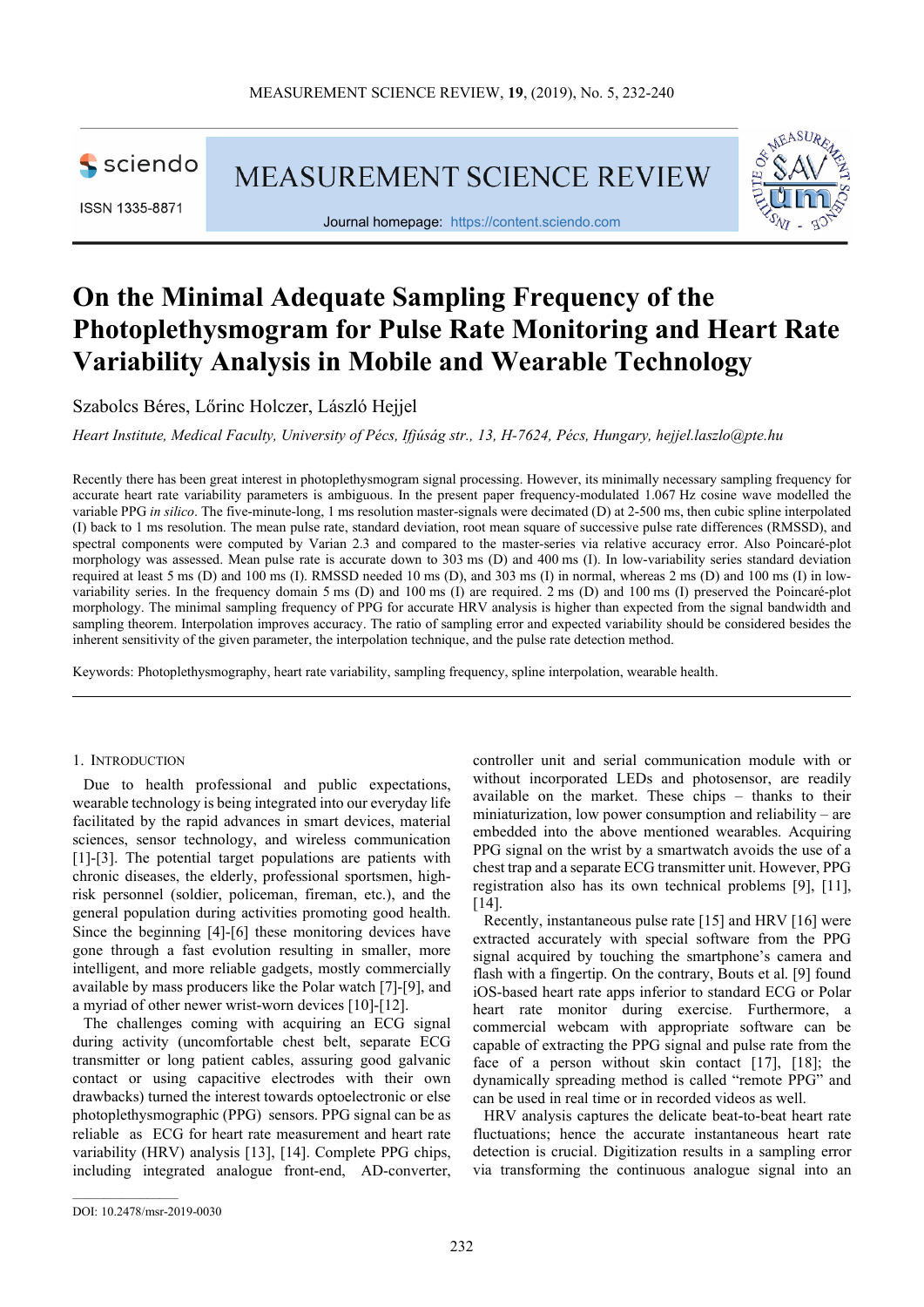-

 $\overline{F}$ 

impulse train with certain temporal resolution [19]. This error can be comparable in magnitude to the physiological jitter of the heart rate interval causing invalid measures. So the ratio of intrinsic variability and the sampling error could not be ignored during time domain [20], frequency domain [21], or non-linear [22] analysis. However, Ziemssen et al. [23] established just a minor difference in 100 Hz or 200 Hz versus the 500 Hz sampling during spectral analysis. Singh et al. [22] found significant error of sample entropy calculation at 125 or 250 Hz compared to 2000 Hz sampling frequency which was influenced by the length of the record as well. Some decades ago HRV analysis was mostly based on Holter monitors which were available at that time only with low sampling frequency (100-250 Hz). This stimulated the investigation of different interpolation techniques in order to improve the temporal resolution of the ECG and thus the accuracy of HRV estimates [24].

Nowadays 1000 Hz or higher sampling rate is easily available for analytical instrumentation; however, the lowest possible sampling frequency of biological signals came to the front again in the era of smart devices and wearables in order to minimize power consumption, memory needs and transmission bandwidth. Thus, interpolation methods – considering computational needs and also power consumption – are investigated again for accurate HRV analysis. Baek et al. [25] found as low as 20 Hz sampling of the PPG signal sufficient to "assess trends" in HRV after interpolation; however, the reference values cannot be reproduced exactly. Mahdiani et al. [26] demonstrated accurate time domain parameters with cubic interpolation down to 50 Hz resampling of the original 5 kHz-sampled ECG. Choi and Shin [27] demonstrated particularly low sampling frequency of 25 Hz without interpolation for PPG signal acquisition.

The minimal adequate sampling for pulse rate calculation and especially for HRV analysis is still indecisive because of its multifactorial nature: it may depend on the intrinsic variability of the proband (healthy or with reduced variability [20]), the possible interpolation method (if any), other preprocessing of the signal (digital filtering, smoothing, derivation), the pulse rate detection method (curve fitting methods act like interpolation, but not so the single-point based methods, e.g., threshold techniques), and also the analyzed HRV parameters can show different inherent sensitivity to the sampling error (e.g., mean heart rate versus RMSSD). Present paper aims to find the minimally sufficient sampling frequency of the PPG signal for the time domain, frequency domain, and visual Poincaré-plot analysis without and with interpolation.

#### 2. METHODS

# *2.1. Synthesis of photoplethysmograms, decimation and interpolation process*

In order to control the spectral parameters and avoid artefacts, the PPG signal was generated on a PC as a sinusoidally narrow-band frequency-modulated cosine wave imitating pulse waves with sinus arrhythmia in normal and seriously reduced variability series. The last feature was determined by the maximal frequency drift from the carrier frequency.

The four records of five-minute long [28] PPG signals were modelled as a frequency modulated cosine wave with 1 ms temporal and 2001 points vertical resolution (codomain: 0..2000 arbitrary units) in OriginPro 2017 software (OriginLab Corp., MA). The mean pulse rate interval (PPI) was chosen to be 937 ms equivalent to 1.067 Hz carrier frequency or 64.03 beat/minute in all four master PPGs (1). The sinusoidal modulation frequency *(fmod)* was 0.23 Hz mimicking the respiratory sinus arrhythmia at 13.8 breath/minute or 4347.8 ms period time in two series (2-3) and 0.11 Hz in the other two series (4-5) simulating the low frequency band HRV (9090.9 ms period time). Above integer base values are prime numbers in order to minimize synchronization within the signal. The maximum frequency deviation *(fdev)* was set to 0.05 Hz in one pair (2, 4) and 0.01 Hz in the other pair (3, 5) of series imitating normal and seriously reduced variability signals, respectively. The synthesized master PPG record with 1 ms resolution was decimated at 2, 5, 10, 20, 50, 100, 200, 303, 350, 400, and 500 ms and then each of them was cubic spline interpolated back to 1 ms resolution in OriginPro. Fig.1. shows the Fourier analysis of the master signal with 0.05 Hz frequency deviation and the location of the higher decimation values elucidating the reason of their particular choice.

$$
PPI[t] = A + A \times \cos\left[\frac{2\pi}{PPI_{mean}}t + \frac{f_{dev}}{f_{mod}}\sin\left(2\pi \times \frac{f_{mod}}{1000}t\right)\right]
$$
 (1)

$$
PPI[t] = 1000 + 1000 \times \cos\left[\frac{2\pi}{937}t + \frac{0.05}{0.23}\sin\left(2\pi \times \frac{0.23}{1000}t\right)\right] \tag{2}
$$

$$
PI[t] = 1000 + 1000 \times \cos\left[\frac{2\pi}{937}t + \frac{0.01}{0.23}\sin\left(2\pi \times \frac{0.23}{1000}t\right)\right] \tag{3}
$$

$$
PPI[t] = 1000 + 1000 \times \cos\left[\frac{2\pi}{937}t + \frac{0.05}{0.11}\sin\left(2\pi \times \frac{0.11}{1000}t\right)\right] \tag{4}
$$

$$
PPI[t] = 1000 + 1000 \times \cos\left[\frac{2\pi}{937}t + \frac{0.01}{0.11}\sin\left(2\pi \times \frac{0.11}{1000}t\right)\right] \tag{5}
$$

## *2.2. Pulse rate variability analysis of the series and its evaluation*

PPIs were determined by simple positive peak detection assured by OriginPro; we did not use more complex detection algorithms like Peng and his colleagues [16] or Elgendi [29] considering the deterministic sinusoid-modulated cosine waveform in our investigation. Derivation that is a basic step in these more complex detection algorithms could result in another sinusoid wave just with a phase shift. The exported "tachograms" were the input of Varian 2.3 developed by the last author (LH) to perform HRV analysis from the master PPG signal, the decimated and the interpolated series. Table 1 displays the time and frequency domain parameters of the four master PPG signals.

Relative accuracy error (RAE) of the mean PPI (MPPI), its standard deviation (SDNN), and root mean square of successive PPI-differences (RMSSD) were calculated in the time domain; high (HF: 0.15-0.40 Hz) – and low (LF: 0.01- 0.15 Hz) – frequency integral in normalized units (NU) and LF/HF ratio were computed by fast Fourier transformation (FFT) in the frequency domain.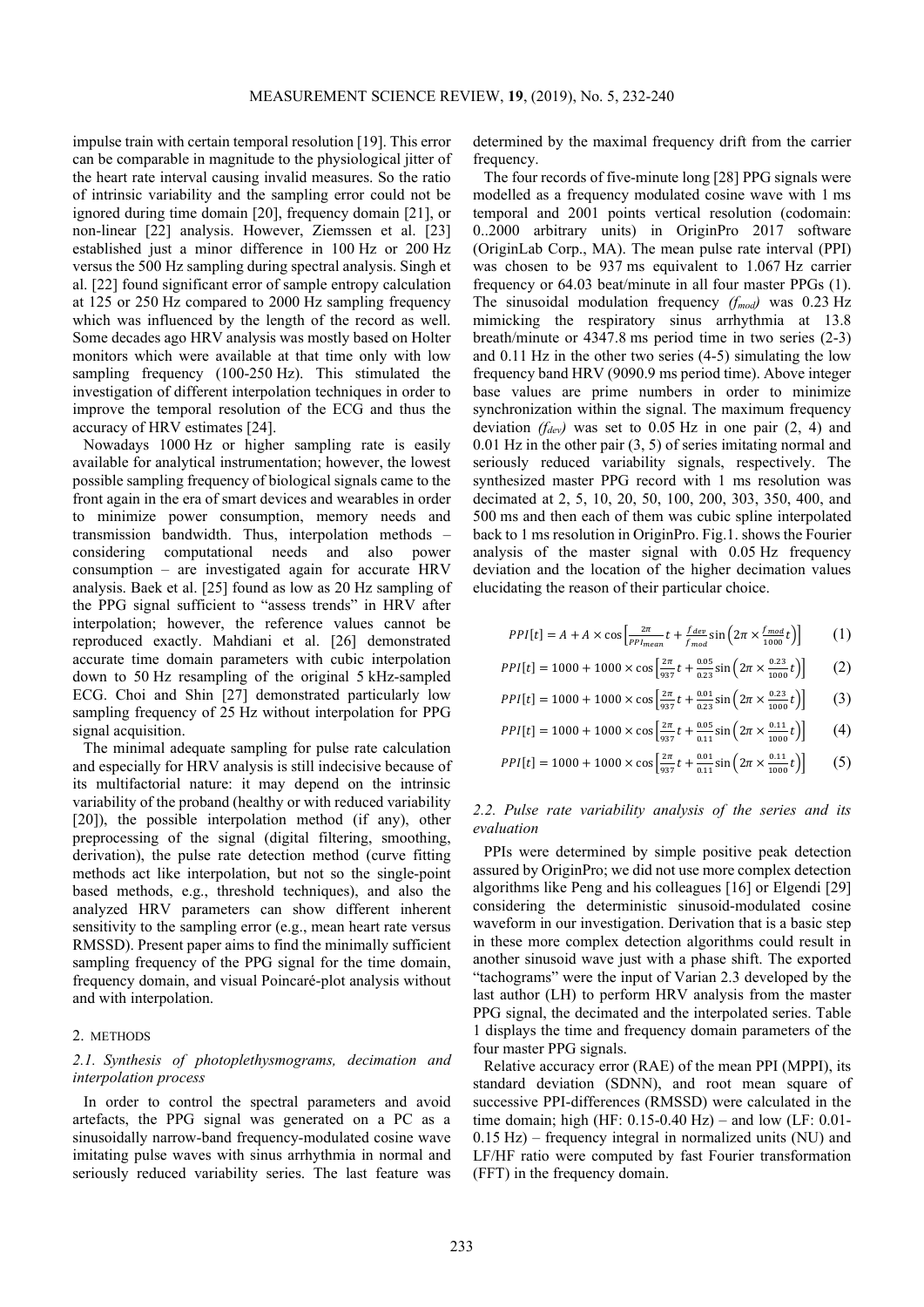

Fig.1. The spectral analysis of the sinusoidal frequency modulated signal (carrier: 1.067 Hz, modulation at 0.23 Hz, span 0.05 Hz) illuminating the selection of certain higher values of decimation: cutting just below the carrier frequency (500 ms decimation corresponding to 2 Hz sampling and <1 Hz bandwidth), first side band (400 ms: <1.25 Hz bandwidth), second side band (350 ms: <1.429 Hz), and just above the second side band (303 ms:  $\leq$ 1.650 Hz) considering the Nyquist-Shannon theorem with  $\geq$  x sampling frequency of the highest frequency component.

Also Poincaré-plots were created for visual comparison in the non-linear field, since it is a simple yet spectacular method, which sensitively detects outliers like, e.g., nonsinus beats in the ECG. In the entire study RAE<5 % was considered acceptable as common in biomedical sciences.

Table 1. Time- and frequency domain parameters of the four master PPG signals.

| fmod $/$<br>span | $0.23$ Hz /<br>$0.05$ Hz | $0.23$ Hz /<br>$0.01$ Hz | $0.11$ Hz $/$<br>$0.05$ Hz | $0.11$ Hz/<br>$0.01$ Hz |
|------------------|--------------------------|--------------------------|----------------------------|-------------------------|
| n                | 319                      | 319                      | 319                        | 319                     |
| Max (ms)         | 980                      | 946                      | 982                        | 946                     |
| Min (ms)         | 897                      | 929                      | 895                        | 928                     |
| MPPI (ms)        | 937.138                  | 937.028                  | 937.151                    | 937.031                 |
| SDNN (ms)        | 28.784                   | 5.805                    | 30.513                     | 6.115                   |
| RMSSD (ms)       | 36.126                   | 7.295                    | 19.531                     | 3.958                   |
| LF(NU)           | 0.027                    | 0.056                    | 99.461                     | 98.725                  |
| HF (NU)          | 99.973                   | 99.944                   | 0.539                      | 1.275                   |
| LF/HF            | 0.000                    | 0.001                    | 184.376                    | 77.427                  |

Legend: The number (n) of detected peak-to-peak intervals (PPI), maximum (Max) and minimum (Min) PPI, mean PPI (MPPI), the standard deviation of PPIs (SDNN), the root mean square of the successive PPI differences (RMSSD) all in ms, HFNU – high frequency integral (0.15-0.4 Hz) in normalized units, LFNU – low frequency integral (0.01-0.15 Hz) in normalized units, LF/HF – the ratio of LF and HF.

3. RESULTS

# *3.1. Time domain analysis of the decimated and the interpolated signals*

The results of the time domain analysis of the 0.23 Hz (respiratory arrhythmia) modulated signals at different sampling rates and consequent interpolation can be seen in Table 2. The peak-detection found all the 319 PPIs down to 200 ms sampling rate (5 Hz) after decimation, and 400 ms sampling rate (2.50 Hz) after interpolation in the "normal variability" series. The MPPI were within 5 % RAE down to 303 ms (3.30 Hz) in the decimated runs, whereas down to 400 ms (2.50 Hz) sampling when interpolated back to 1 ms resolution. The SDNN required at least 20 ms (50 Hz) sampling to remain within 5 % error with no interpolation, which was improved down to 303 ms after interpolation. The RMSSD was more sensitive to the low sampling rate: without interpolation, 100 Hz was necessary to maintain the accuracy error below 5 %, whereas with interpolation 3.30 Hz was sufficient for that.

In the low variability series even at 303 ms all the peaks were found with no interpolation, however, interpolation improved peak detection (n=319) down to 400 ms. The MPPI is extremely resistant even without interpolation repeating the sampling interval values seen at the normal variability series. The SDNN showed worse reproducibility at the reduced variability signals compared to the normal ones: at least 200 Hz sampling frequency was necessary with no interpolation versus the 5 Hz, while it was 10 Hz versus 3.3 Hz with interpolation. The beat-to-beat variability parameter RMSSD was even more sensitive to the decimation: without interpolation 500 Hz was required for  $\leq$  5 % error. Interpolation improved it to 10 Hz; however, at 2 ms and 10 ms sampling the RAE was above 6.5 % probably due to certain rounding error or synchronization during the interpolation process resulting in an additional artificial variability (see later in 3.3. and in the discussion).

In the 0.11 Hz modulated series (Table 3.) with normal (0.05 Hz) span similar results were given like at 0.23 Hz modulation series, however, the RMSSD with or without interpolation showed greater sensitivity to the sampling as a consequence of the relatively lower beat-to-beat variability because of the lower modulation frequency at 0.11 Hz. In the low-span (0.01 Hz) group at 0.11 Hz the SDNN needs similar sampling interval to the one at normal variability series, whilst the RMSSD could not be reproduced within <5 % accuracy even at 500 Hz sampling frequency due to the very small beat-to-beat variability. Interpolation at 20, 50, and 100 ms restored the accuracy of RMSSD, interestingly it failed at 2, 5, and 10 ms decimation (see later in 3.3. and in the discussion).

# *3.2. Frequency domain analysis of the decimated and the interpolated signals*

The 0.23 Hz modulated signal contains exclusively HF band after removing the DC component (the mean) on spectral analysis by Varian, whereas the 0.11 Hz modulated series includes just the LF band.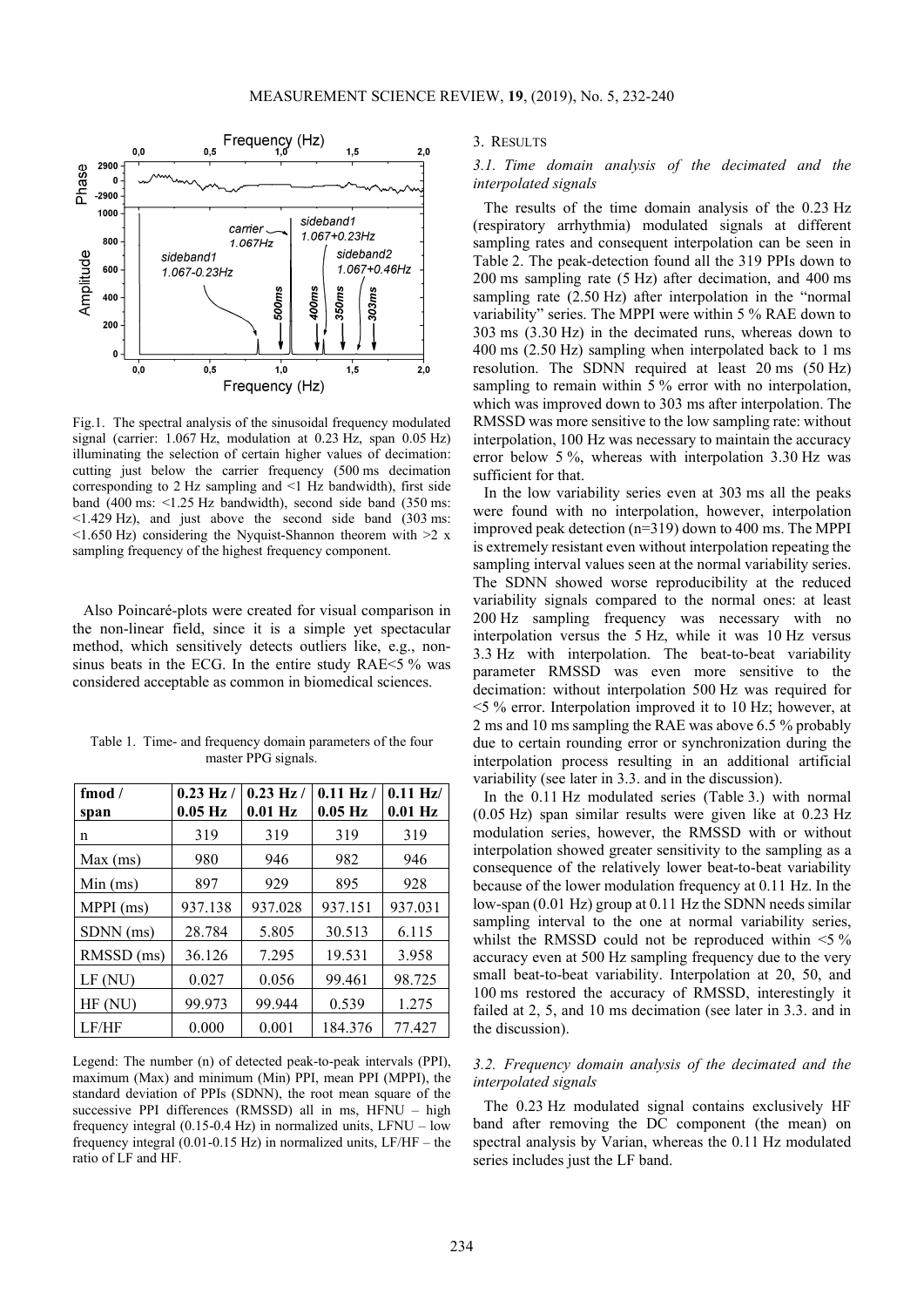## MEASUREMENT SCIENCE REVIEW, **19**, (2019), No. 5, 232-240

Table 2. Relative accuracy error in the time domain analysis of decimated (D) and interpolated (I) series with 0.05 Hz and 0.01 Hz deviation at 0.23 Hz modulation in regards to the sampling interval (SI).

| $SI$ (ms)      | n(D)       | n(I) | <b>MPPI</b> $(D)$ | MPPI(I)  | SDNN(D)  | SDNN(I)  | RMSSD(D) | RMSSD(I) |
|----------------|------------|------|-------------------|----------|----------|----------|----------|----------|
| $\mathbf 1$    | <u>319</u> |      | 937.138           |          | 28.784   |          | 36.126   |          |
| $\overline{2}$ | 319        | 319  | 0.000             | 0.000    | 0.216    | 0.905    | 0.240    | 1.068    |
| 5              | 319        | 319  | $-0.001$          | 0.000    | 0.394    | $-0.068$ | 0.617    | 0.027    |
| 10             | 319        | 319  | $-0.002$          | 0.000    | 1.782    | $-0.113$ | 2.674    | $-0.040$ |
| 20             | 319        | 319  | 0.004             | 0.000    | 2.547    | $-0.278$ | 5.097    | $-0.261$ |
| 50             | 319        | 319  | 0.001             | 0.000    | 22.799   | $-0.141$ | 38.188   | $-0.154$ |
| 100            | 319        | 319  | 0.018             | 0.000    | 68.278   | $-0.115$ | 111.133  | $-0.117$ |
| 200            | 319        | 319  | 0.018             | 0.001    | 222.842  | 0.505    | 339.051  | 1.677    |
| 303            | 309        | 319  | 2.857             | $-0.004$ | 474.853  | 1.324    | 477.467  | 0.321    |
| 350            | 215        | 319  | 47.480            | 0.025    | 1117.190 | 76.730   | 1667.197 | 128.039  |
| 400            | 108        | 319  | 192.459           | 0.064    | 1306.629 | 199.513  | 1896.832 | 308.958  |
| 500            | 39         | 278  | 692.101           | 14.652   | 1568.923 | 242.980  | 2053.554 | 254.478  |

**PPI=937 ms, fmod=0.23 Hz, span=0.05 Hz** 

|  |  |  |  | PPI=937 ms, fmod=0.23 Hz, span=0.01 Hz |  |
|--|--|--|--|----------------------------------------|--|
|--|--|--|--|----------------------------------------|--|

| $111 \times 70$ may move $0.40$ may span $0.01$ ma |      |      |          |                   |                |          |                 |          |  |
|----------------------------------------------------|------|------|----------|-------------------|----------------|----------|-----------------|----------|--|
| $SI$ (ms)                                          | n(D) | n(I) | MPPI(D)  | <b>MPPI</b> $(I)$ | <b>SDNN(D)</b> | SDNN(I)  | <b>RMSSD(D)</b> | RMSSD(I) |  |
| <u>1</u>                                           | 319  |      | 937.028  |                   | 5.805          |          | 7.295           |          |  |
| $\mathbf{2}$                                       | 319  | 319  | 0.000    | 0.000             | 0.753          | 4.482    | 1.560           | 6.591    |  |
| 5                                                  | 319  | 319  | $-0.001$ | $-0.001$          | 3.459          | 1.492    | 6.789           | 2.702    |  |
| 10                                                 | 319  | 319  | $-0.001$ | $-0.001$          | 20.151         | 3.729    | 34.246          | 6.545    |  |
| 20                                                 | 319  | 319  | 0.003    | 0.000             | 72.881         | $-0.060$ | 119.581         | 0.710    |  |
| 50                                                 | 319  | 319  | 0.013    | 0.000             | 276.986        | $-0.589$ | 392.199         | $-0.439$ |  |
| 100                                                | 319  | 319  | $-0.004$ | 0.000             | 732.938        | $-1.051$ | 1078.373        | $-0.762$ |  |
| 200                                                | 319  | 319  | 0.029    | 0.002             | 1500.760       | 24.871   | 2074.173        | 42.362   |  |
| 303                                                | 319  | 319  | $-0.052$ | $-0.005$          | 1402.846       | 63.023   | 1673.805        | 16.541   |  |
| 350                                                | 215  | 319  | 47.497   | 0.033             | 5935.232       | 637.797  | 9268.478        | 888.501  |  |
| 400                                                | 108  | 319  | 192.493  | 0.199             | 3525.885       | 1353.457 | 4140.538        | 1918.071 |  |
| 500                                                | 39   | 278  | 694.930  | 14.670            | 3749.237       | 1524.950 | 4347.346        | 1562.977 |  |

Legend: At the 1 ms SI the master PPGs' parameters are given in ms. The number (n) of detected peak-to-peak intervals (PPI), the mean PPI (MPPI), the standard deviation of PPIs (SDNN), the root mean square of the successive PPI differences (RMSSD). Totally n=319+1 peaks were generated resulting in 320\*937 ms=299.840 s record length as required in standard short-term heart rate variability analysis. Highlighted with bald italics when RAE>5 %.

Accordingly, at the 0.23 Hz modulated series the LF component is negligible, that is why decimating even at 2 ms results in extremely high accuracy error ( $>7.407$ , that is over 700 %), which cannot be reconstructed by cubic spline interpolation. Interestingly, by interpolation of 20 ms and 50 ms decimated series, the RAE improved to 0.000 % at 0.05 Hz span, and also in the 0.01 Hz span series at these sampling intervals the RAE was smaller. The reason for this artefact must be rounding error, probably due to the 20 Hz \*  $50$  Hz = 1000 Hz original sampling rate but not the synchronization of the 937 ms PPI. LF results are repeated also in LF/HF ratio. The entire variability of this signal is in the HF range, therefore this band in this series is more

resistant to low sampling, resulting in RAE<5 % even at 100 ms sampling without interpolation and down to 400 ms with interpolation. When the modulation frequency is 0.11 Hz falling into the LF band of variability, LF and HF parameters flip in magnitude compared to the 0.23 Hz modulation series, including the negligible accuracy error of LF at 20-50-100 ms. The LFNU is correct within 5 % RAE with no interpolation down to 20 ms, while with interpolation it increases up to 200 ms at normal variability, however, with reduced variability these intervals are 5 ms and 100 ms, respectively. The HF band is more sensitive to the low sampling rates than the LF band in the relevant modulation series.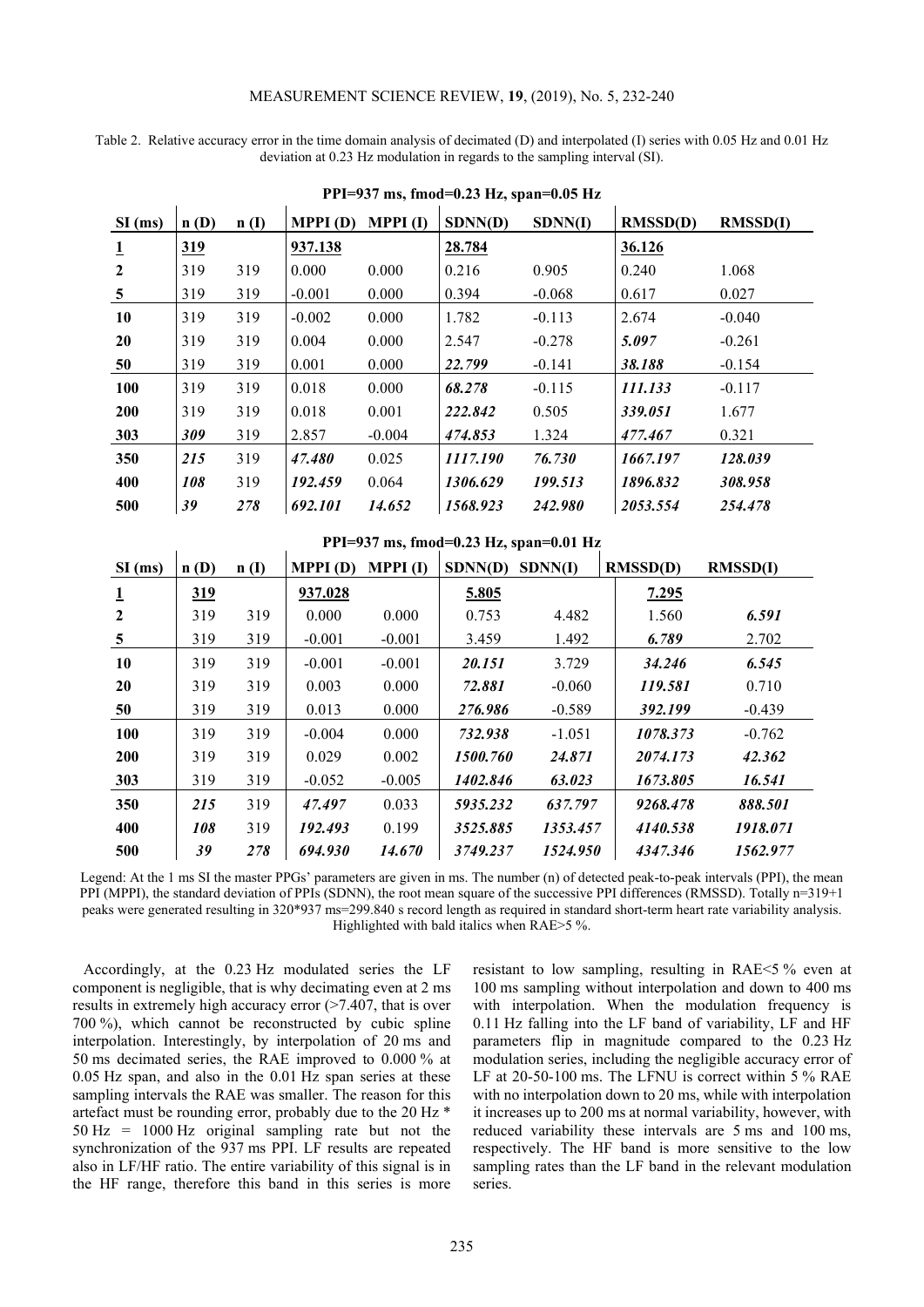#### MEASUREMENT SCIENCE REVIEW, **19**, (2019), No. 5, 232-240

Table 3. Relative accuracy error in the time domain analysis of decimated (D) and interpolated (I) series with 0.05 Hz and 0.01 Hz deviation at 0.11 Hz modulation in regards to the sampling interval (SI).

| $SI$ (ms)      | n(D) | n(I) | <b>MPPI</b> (D) | MPPI(I)  | SDNN(D)  | SDNN(I)  | RMSSD(D) | <b>RMSSD(I)</b> |
|----------------|------|------|-----------------|----------|----------|----------|----------|-----------------|
| $\mathbf{1}$   | 319  |      | 937.151         |          | 30.513   |          | 19.531   |                 |
| $\overline{2}$ | 319  | 319  | 0.000           | 0.000    | 0.057    | 0.042    | 0.203    | 0.722           |
| 5              | 319  | 319  | 0.000           | $-0.001$ | 0.182    | 0.019    | 1.787    | 0.744           |
| 10             | 319  | 319  | 0.000           | 0.000    | 1.280    | $-0.031$ | 6.392    | 0.881           |
| <b>20</b>      | 319  | 319  | 0.003           | 0.000    | 2.828    | 0.048    | 20.456   | 0.184           |
| 50             | 319  | 319  | 0.000           | 0.000    | 20.134   | 0.050    | 106.051  | 0.095           |
| 100            | 319  | 319  | 0.016           | 0.000    | 60.856   | 0.069    | 256.313  | 0.112           |
| <b>200</b>     | 319  | 319  | 0.016           | 0.002    | 204.548  | 0.831    | 708.041  | 8.384           |
| 303            | 315  | 319  | 0.999           | $-0.004$ | 288.942  | 3.920    | 797.133  | 14.576          |
| 350            | 215  | 319  | 47.478          | 0.027    | 1048.216 | 73.399   | 2910.676 | 308.169         |
| 400            | 108  | 319  | 190.874         | 0.198    | 1746.509 | 185.847  | 4717.408 | 638.952         |
| 500            | 39   | 278  | 694.826         | 14.646   | 3085.313 | 221.240  | 7188.497 | 527.204         |

**PPI=937 ms, fmod=0.11 Hz, span=0.05 Hz** 

| PPI=937 ms, fmod=0.11 Hz, span=0.01 Hz |            |      |                 |          |          |          |          |                 |  |  |
|----------------------------------------|------------|------|-----------------|----------|----------|----------|----------|-----------------|--|--|
| $SI$ (ms)                              | n(D)       | n(I) | <b>MPPI</b> (D) | MPPI(I)  | SDNN(D)  | SDNN(I)  | RMSSD(D) | <b>RMSSD(I)</b> |  |  |
| $\mathbf 1$                            | <u>319</u> |      | 937.031         |          | 6.115    |          | 3.958    |                 |  |  |
| $\overline{2}$                         | 319        | 319  | 0.000           | 0.000    | 0.792    | 2.108    | 5.804    | 13.078          |  |  |
| 5                                      | 319        | 319  | $-0.001$        | 0.000    | 4.648    | 0.999    | 30.634   | 8.770           |  |  |
| 10                                     | 319        | 319  | $-0.001$        | 0.000    | 18.410   | 2.425    | 99.378   | 20.120          |  |  |
| 20                                     | 319        | 319  | 0.002           | 0.000    | 66.168   | 0.661    | 278.081  | 4.275           |  |  |
| 50                                     | 319        | 319  | 0.012           | 0.000    | 257.905  | 0.301    | 807.267  | 1.008           |  |  |
| <b>100</b>                             | 319        | 319  | $-0.004$        | 0.000    | 690.778  | 0.486    | 2072.087 | 2.302           |  |  |
| 200                                    | 319        | 319  | 0.029           | 0.002    | 1419.736 | 24.526   | 3907.638 | 118.384         |  |  |
| 303                                    | 319        | 319  | $-0.052$        | $-0.004$ | 1326.778 | 58.386   | 3169.641 | 58.130          |  |  |
| 350                                    | 215        | 319  | 47.497          | 0.017    | 5629.755 | 600.88   | 16955.91 | 1716.01         |  |  |
| 400                                    | 108        | 319  | 191.701         | 85.588   | 4326.811 | 12140.49 | 11125.67 | 25549.08        |  |  |
| 500                                    | 39         | 278  | 692.191         | 14.669   | 5693.717 | 1440.34  | 12861.80 | 2950.69         |  |  |

Legend: At the 1 ms SI the master PPGs' parameters are given in ms. The number (n) of detected peak-to-peak intervals (PPI), the mean PPI (MPPI), the standard deviation of PPIs (SDNN), the root mean square of the successive PPI differences (RMSSD). Highlighted with bald italics when RAE>5 %.

## *3.3. Poincaré-plot visual analysis of the decimated and the interpolated signals*

Fig.2. shows the Poincaré-plots of the tachograms of the original, decimated and interpolated PPG signals. In the first and third column the effects of decimation clearly show the dispersion and the coarse-grained structure of the cloud inversely proportional to the temporal resolution of the given PPG signal. Without interpolation 2 ms decimation is visually acceptable regarding the shape of the cloud. The scale of the plot (990 ms) changed from the 50 ms-decimated plots due to the 1000 ms maxima. Above 303 ms resolution (3.3 Hz) there is a jump in the scale because of undetected peaks and consequent two or more times longer PPIs.

SDNN and RMSSD both can be restored within 5 % error down to 303 ms in the 0.23 Hz modulated normal variability series; however, the fine structure of the Poincaré-cloud could be reconstructed just down to 100 ms. At 200-500 ms decimation and consecutive 1 ms interpolation the shape of the Poincaré-plot is significantly different in spite of good reproduction of time domain parameters at 200 ms and 303 ms. Additionally, at 2-5-10 ms decimation and interpolation the dispersion of the Poincaré-cloud (here ring) is higher compared to the original or the 20-50-100 ms ones, which is reflected in the RAE of beat-to-beat RMSSD as well. This reflects less precise interpolation when fewer than 10 points are inserted.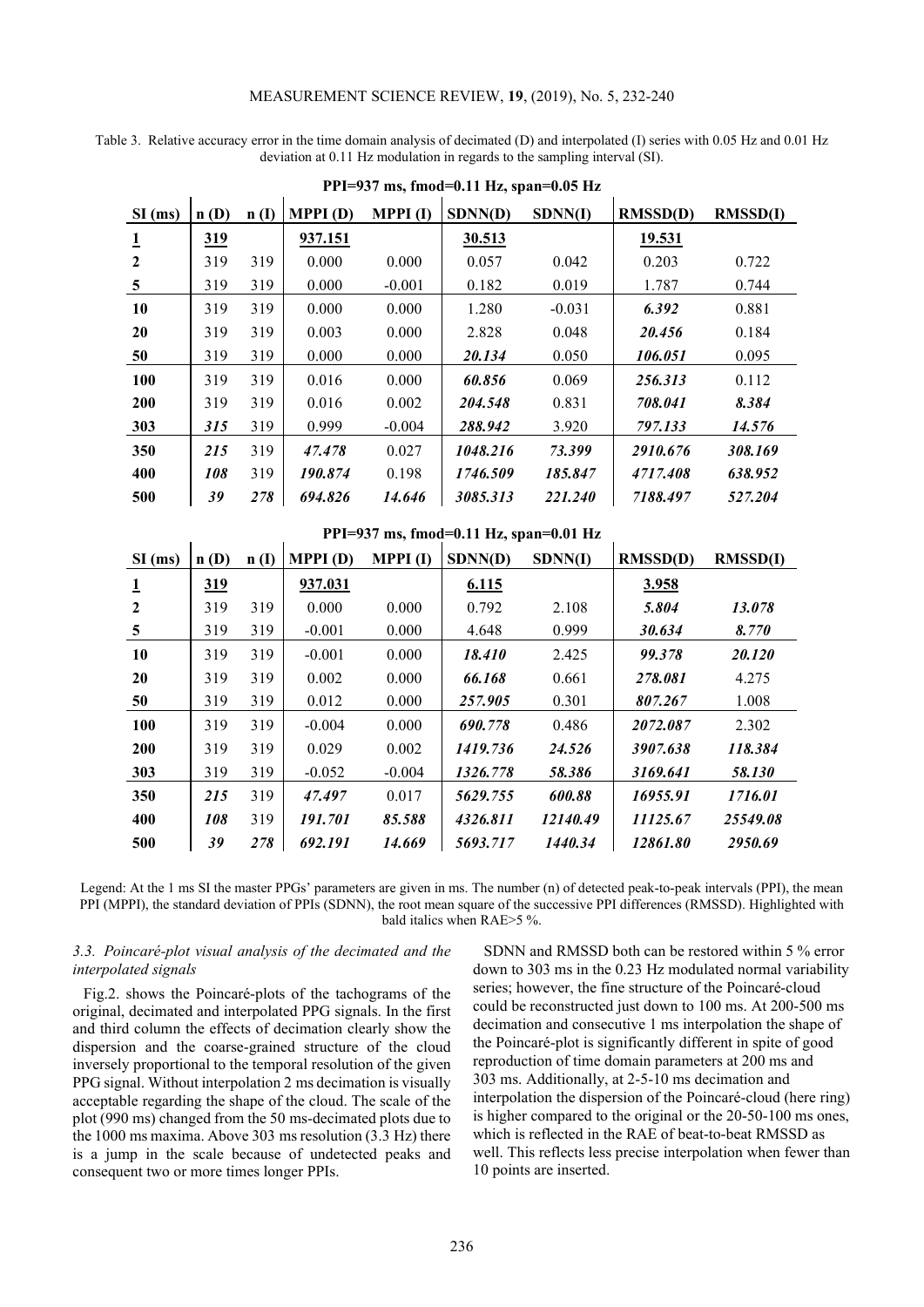

Fig.2.Poincaré-plots at different decimation values and subsequent cubic spline interpolation compared to the original one (left upper corner with 1 ms resolution, carrier: 1.067 Hz, modulation at 0.23 Hz, span 0.05 Hz). The coarser texture of the cloud is clearly visible as the decimation interval increases (in the first and third columns from the left). Interpolation restores the "ring" up to 100 ms decimation; however, time domain parameters are reproduced within 5 % relative accuracy error up to 303 ms. In spite of this, at 200 ms and 303 ms the regular ring structure cannot be reconstructed by interpolation. Another interesting observation is that at 2-5-10 ms interpolation the ring is more dispersed compared to the original and the 20-50-100 ms interpolation (The plots are directly saved from Varian 2.3 with its own fixed resolution).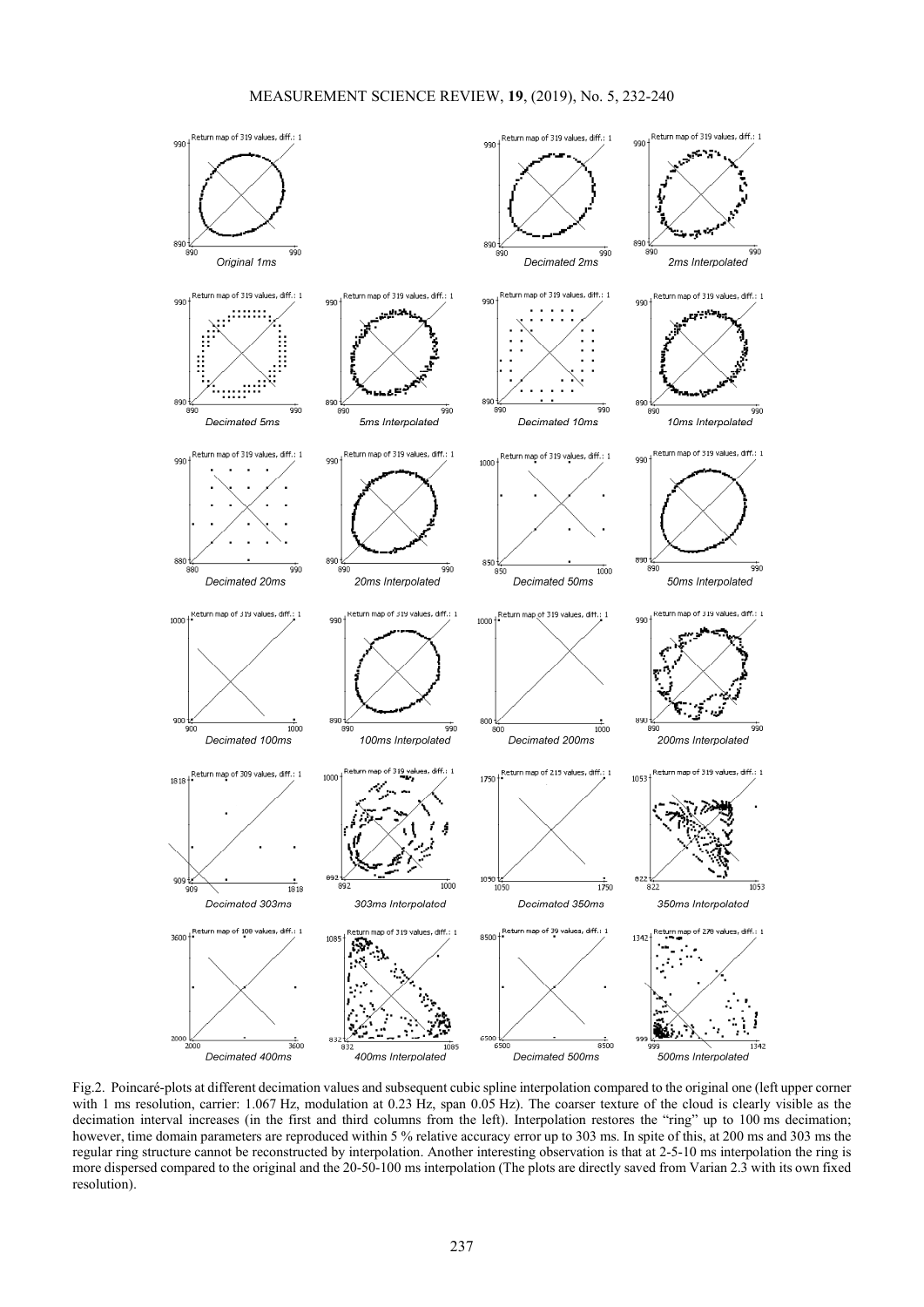#### 4. DISCUSSION

Above results demonstrate apparent evidence that the reliability of HRV parameters depends on the original variability of the signal, the sampling interval, the possible interpolation, and the investigated parameter as well. Inherently reduced variability needs a higher sampling rate since sampling error proportional to sampling interval is additive to natural variability. Interpolation can significantly improve the accuracy of HRV measures. Generally, time domain parameters are more resistant to low sampling frequency: mean > SDNN > RMSSD, in decreasing order. RMSSD is the most susceptible to the sampling error due to its beat-to-beat-weighted sensitivity, while the MPPI eliminates the sampling error (uniformly distributed random noise with a zero mean) by averaging. The frequency domain analysis could be interpreted with limitations since the 0.23 Hz modulated series had no LF component while the other series had no HF component, which results in extremely high accuracy error in the missing band due to the ratio of its power approximating zero and the non-zero sampling error. These results can be clearly explained by the spectral analysis of the modulated signal (Fig.1.): cutting below the carrier frequency (equivalent to 937 ms) even the MPPI cannot be reconstructed by interpolation. Cutting between the carrier and the first right side band defined by the 400 ms decimation, the decimated mean is incorrect, however, after interpolation it is well below 1 % error (except at 0.11 Hz with 0.01 Hz deviation). In normal variability series keeping two sidebands  $(1.067 \text{ Hz} + 0.23 \text{ Hz} + 0.23 \text{ Hz} = 1.527 \text{ Hz}$ corresponding to 303 ms) can restore SDNN and RMSSD values within 5 % RAE. In the low variability series more sidebands are required to be preserved resulting in the 100 ms minimal sampling with consecutive interpolation.

In the low-variability series at 2-5-10 ms decimation and interpolation the RAE of RMSSD is interestingly higher compared to the original or the 20-50-100 ms runs. It is also reflected in the dispersion of the Poincaré-"ring" at the given decimation and interpolation. It means there is an artefact of cubic spline interpolation in the nonlinear structure but not in time domain parameters, if less than 10 points are inserted. It calls attention to the potential failing of cubic spline interpolation.

According to Baek et al. [25] PPG signal can be sampled at 20 Hz in order to "assess trends" in time- and frequency domain as well as in non-linear parameters when the temporal resolution is enhanced by parabola approximation or cubic spline interpolation; nonetheless it should be mentioned that the "absolute HRV values were not exactly matched to the reference signal's values" in the research. By Mahdiani et al. [26] down-sampling the ECG even to 50 Hz with subsequent cubic interpolation results in almost accurate time domain parameters compared to the original 5 kHz-sampled signals.

Choi and Shin [27] allow extremely low sampling frequency of 25 Hz for PPG signal acquisition without interpolation and with a single-point peak detection algorithm based on their pooled statistical analysis. At the level of the individual their results can be questionable considering the  $\pm$ 20 ms uniformly distributed random noise as sampling error belonging to 25 Hz sampling rate, which is added to each

fiducial point (the peaks in this study), those defining the pulse rate interval. They pled their results by the sampling theorem and the dominantly <10 Hz frequency content of the power spectrum of the PPG signal.

We would like to call attention to the discordance of the minimally necessary sampling frequency without interpolation demonstrated by our results and the theoretical Nyquist-frequency defined by the concrete signal bandwidth. The Shannon or Nyquist-Shannon sampling theorem is often referenced incorrectly (e.g., in [27]) regarding the useful bandwidth of biological signals and the minimally required sampling frequency that should be greater than two times the highest frequency component in the analogue signal *in order to correctly reconstruct the original signal*. This latter part in italics is often ignored: reproduction by a low-pass filter converts back the discrete series into continuous signal, namely "fills the spaces" or "interpolates" between the impulses. It is not stated in any adaptation of the theorem that the original and the sampled signals are equivalent. Claude E. Shannon, the father of information theory published his theoretical paper in 1948, before the era of digital computers and analogue-to-digital conversion [30]. He investigated the problem of best encoding of the information for transmission by chopping the signal to short segments [31]. Shannon discussed also the reconstruction with sync-functions referring to the Whittaker–Shannon interpolation formula from 1915. Today we are able to display and work directly with discrete signals in the digital domain; however, we disregard the sampling error or uncertainty of the discrete points representing the real-world continuous signal. The reconstruction filter in the hardware from Shannon's era should be replaced today by interpolation methods on the software side. However, it will never be a real continuous signal inside a digital computer, just a series of impulse trains with sufficient temporal resolution optimized to the given task. The appropriately selected sampling frequency (usually well above the expected Nyquist frequency) can assure sufficient temporal resolution for further direct processing without interpolation.

Based on the power spectrum of our modulated sinusoid wave (Fig.1.), one can estimate the minimally necessary signal bandwidth and sampling frequency specifically for the given proband population: e.g., for a professional sportsman with ∼200 beat/min pulse rate and ∼40 /min breathing rate the PPG bandwidth must be at least  $1/0.3$  s+3\*1/1.5 s=5.33 Hz with preserving three sidebands, and consequently >10.66 Hz sampling frequency is needed with interpolation.

The Poincaré-plot can be a useful tool for assessing the accurateness and precision of different interpolation or other signal processing methods. It is more sensitive to artefacts than time domain (standard statistical) parameters according to our observations.

*Study limitations:* Some study limitations should be mentioned as well: we investigated a deterministic periodic signal with discrete spectrum versus the quasi-periodic, chaotic real PPG with continuous spectrum. The Nyquist-Shannon sampling theorem does not specify any boundary condition of the given signal except its highest frequency component; therefore, our observations must apply to real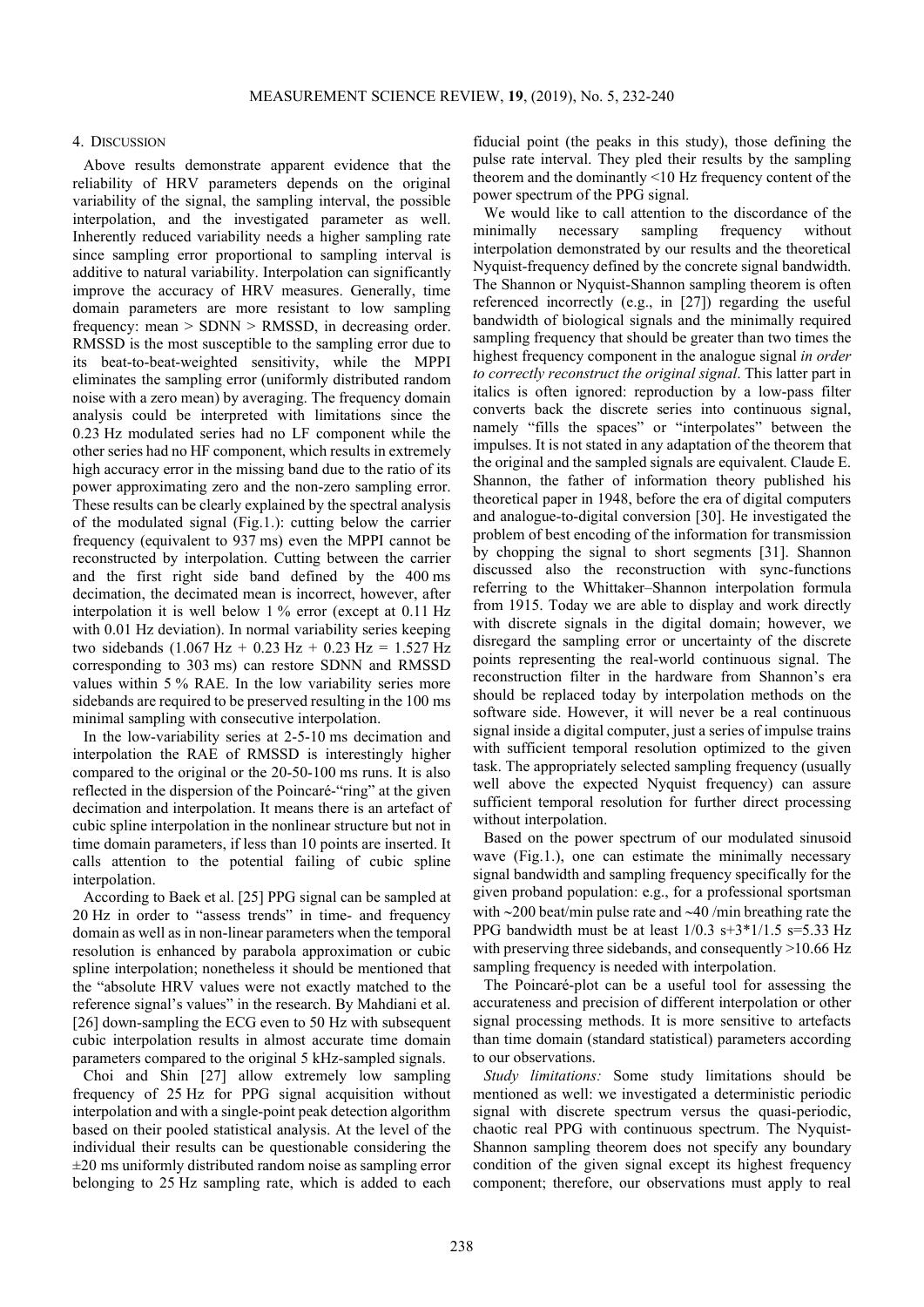PPGs as well. Another difference is the asymmetric acceleration and deceleration of the real pulse rate opposing the symmetrical ascension and fall of our artificial PPG series. Cubic spline interpolation works ideally on symmetric curves like in our study, so in real PPGs also, e.g., parabola approximation should be tested [26]. Another limitation may be the single fixed 5-minute length of the synthesized records according to short-term HRV analysis standards [28]; however, also shorter periods can be applied occasionally, especially for mean pulse rate calculation.

Novelties: 1: Present investigation confirmed that higher sampling rate is required for accurate HRV analysis than the Nyquist frequency. 2: Minimally necessary sampling frequency depends on the proband's intrinsic variability, the interpolation, and the given parameter. 3: Based on the power spectrum of the present model, the minimal bandwidth and sampling rate can be calculated from the expected heart rate, breathing rate and variability. 4: Poincaré plot can detect delicate imprecision of digital signal processing.

## 5. CONCLUSION

Current study defined the minimally necessary sampling frequency of computer simulated variable PPG signals with different variability and modulation frequencies in order to maintain accuracy within 5 % RAE of the parameters in the time and frequency domain, and to preserve the Poincaré-plot structure. The MPPI is extremely resistant to the low sampling frequency down to 3.30 Hz without interpolation, and down to 2.50 Hz with cubic spline interpolation. The SDNN requires 50 Hz sampling with normal variability, while it needs at least 200 Hz in the low-variability samples without interpolation. Interpolation improves the RAE of SDNN underneath 5 % down to 3.30 Hz in normal and 10 Hz in the reduced variability series. The RMSSD acts more sensitively: without interpolation 100 Hz in the normal, whereas 500 Hz in the reduced variability series is necessary. With interpolation, above numbers are 3.30 Hz and 10 Hz, respectively, regarding 0.23 Hz modulated signals.

In the frequency domain analysis without interpolation 200 Hz sampling frequency is recommended in order to get accurate values even in low-variability series, while with cubic spline interpolation 10 Hz can be sufficient with present boundaries.

On the Poincaré-plot with no interpolation 2 ms, with interpolation 100 ms sampling interval was required to preserve visually the shape of the plot, however, at 200 ms and 303 ms the morphology was totally different with interpolation in spite of accurate time domain parameters. This Poincaré-plot method can also be a sensitive tool for the assessment of accurateness of different interpolation or other signal processing techniques.

Above results obviously highlight that the necessary sampling frequency is well above the 2 x bandwidth (Nyquist frequency), especially in the low-variability series, calling attention to the ratio of the real HRV and the sampling error proportional to the sampling interval.

When choosing the optimal sampling frequency in lowpower wearable or mobile instrumentation, the probands' expected mean pulse rate and heart rate variability, the sensitivity of the actually measured parameters, the application of some interpolation technique, and the pulse rate detection method (curve fitting or single point based) all should be taken into account. Based on the conclusions of present investigation, further studies are encouraged on real PPGs.

## ACKNOWLEDGMENT

The work was supported by AOK-KA/2017 Grant from the Medical Faculty, University of Pécs, Hungary.

## **REFERENCES**

- [1] Bunn, J.A., Navalta, J.W, Fountaine, C.J., Reece, J.D. (2018). Current state of commercial wearable technology in physical activity monitoring 2015-2017. *International Journal of Exercise Science,* 11 (7), 503- 515.
- [2] Liu, Y., Wang, H., Zhao, W., Zhang, M., Qin, H., Xie, Y. (2018). Flexible, stretchable sensors for wearable health monitoring: Sensing mechanisms, materials, fabrication strategies and features. *Sensors (Basel),* 18 (2), 645.
- [3] Kumar, A., Komaragiri, R., Kumar, M. (2018). From pacemaker to wearable: Techniques for ECG detection systems. *Journal of Medical Systems,* 42 (2), 34.
- [4] Pinheiro, E., Postolache, O. (2008). A wireless monitoring system for health care applications. In *The Sixth IASTED International Conference on Biomedical Engineering,* 13-15 February 2008, Innsbruck, Austria. Acta Press, 372-377.
- [5] Pollonini, L., Rajan, N.O., Xu, S., Madala, S., Dacso, C.C. (2010). A novel handheld device for use in remote patient monitoring of heart failure patients—design and preliminary validation on healthy subjects. *Journal of Medical Systems,* 36 (2), 653-659.
- [6] Silva, I., Moody, G.B., Celi, L. (2011). Improving the quality of ECGs collected using mobile phones: The PhysioNet/Computing in Cardiology Challenge 2011. *Computing in Cardiology*, 38, 273-276.
- [7] Quintana, D.S., Heathers, J.A., Kemp, A.H. (2012). On the validity of using the Polar RS800 heart rate monitor for heart rate variability research. *European Journal of Applied Physiology*, 112 (12), 4179-4180.
- [8] Kovács, L., Kézér, F.L., Jurkovich, V., Kulcsár-Huszenicza, M., Tőzsér, J. (2015). Heart rate variability as an indicator of chronic stress caused by lameness in dairy cows. *PLoS One*, 10 (8), e0134792.
- [9] Bouts, A.M., Brackman, L., Martin, E., Subasic, A.M., Potkanowicz, E.S. (2018). The accuracy and validity of iOS-based heart rate apps during moderate to high intensity exercise. *International Journal of Exercise Science*, 11 (7), 533-540.
- [10] Shcherbina, A., Mattsson, C.M., Waggott, D., Salisbury, H., Christle, J.W., Hastie, T., Wheeler, M.T., Ashley, E.A. (2017). Accuracy in wrist-worn, sensorbased measurements of heart rate and energy expenditure in a diverse cohort. *Journal of Personalized Medicine*, 7 (2).